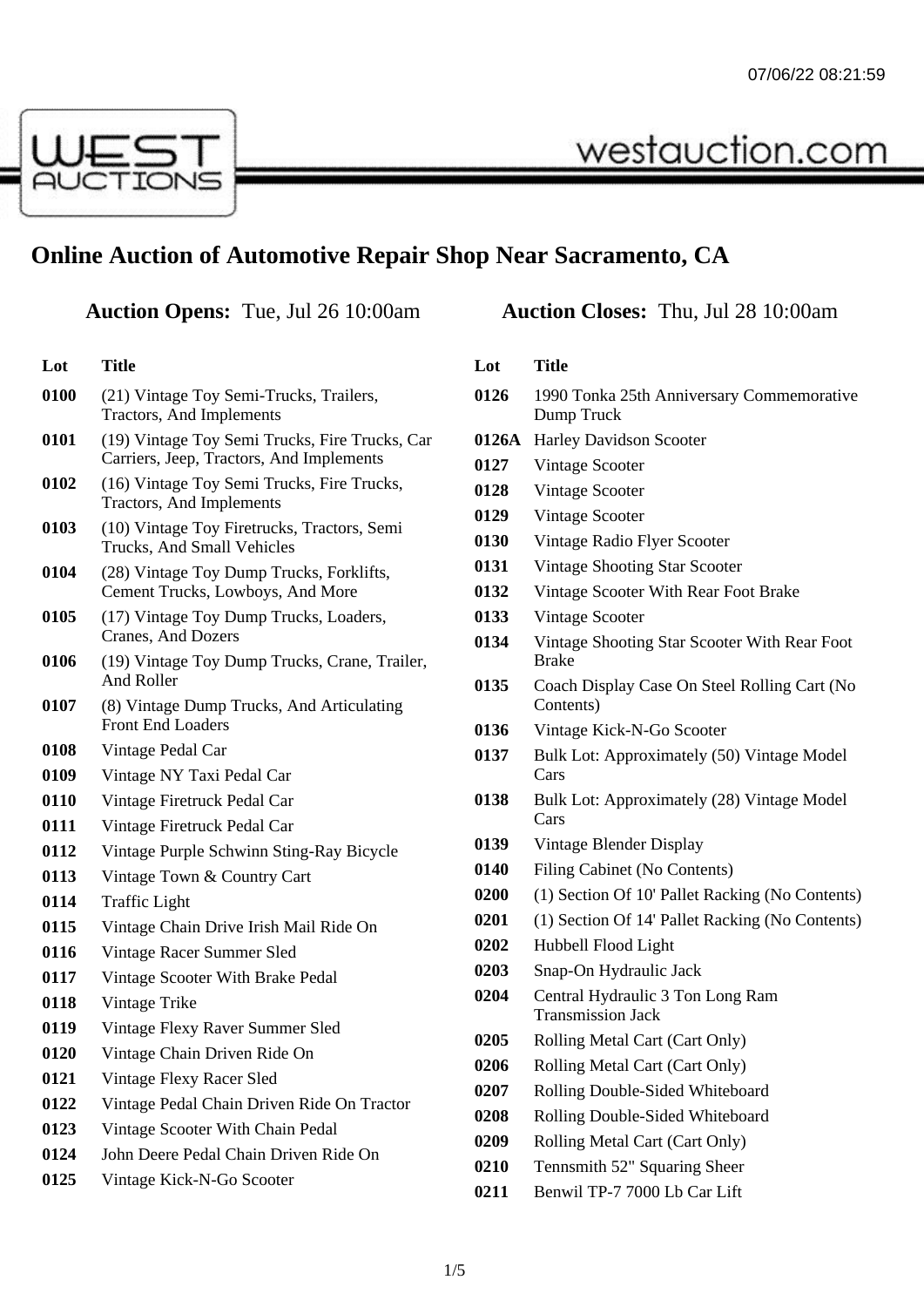**Lot Title** Sandblasting Cabinet Lasko Max Performance Fan Firect Lift 7000 Lb Four Post Car Lift Oil Catch Can With Funnel Wissota 6" Bench Grinder Rolling Shop Cart (No Contents) Sureweld GAMA 33 A/BP Welder 5" Bench Vice Anvil Reliant DD55 12 Speed Drill Press Duracraft FM-1214 12 Speed 5/8" Floor Drill Press Welding Cart With Hand Truck And Tanks Niagra S-1495-B Bead Roller Carolina 30 Ton Hydraulic Press Dayton 3 Ton Arbor Press Steel Work Table (No Contents) Rolling Work Table (No Contents) US General Lightweight Aluminum 3000 Lb Hydraulic Jack HJ 2.5 Ton Hydraulic Jack Central Hydraulic 3 Ton Hydraulic Floor Jack Central Hydraulic Floor Jack US General Long Frame Aluminum 3000 Lb Hydraulic Floor Jack Hydraulic Floor Jack US General Lightweight Aluminum 3000 Lb Hydraulic Floor Jack Craftsman 10" Radial Saw Metal Rolling Cabinet Cart Wall Mounted Tool Cabinet (No Contents) Bench Grinder/Buffer On Stand Adjustable Shelving Unit (No Contents) Makita 355mm Portable Cut-Off Saw Makita 355mm Portable Cut-Off Saw Hendy Machine Co Lathe Industrial Shop Fan Adjustable Height Shop Light System GE 220V Vertical Bandsaw (4) Sections Of Adjustable Shelving (No Contents) Metal Work Table With Vice (No Contents) Custom Built Cherry Picker With 3-Ton Long Ram Jack

## **Lot Title** Adjustable Height Rolling Shop Light Shop Light On Stand Delta Table Saw Champion Kerosene Shop Heater Engine Stand Engine Stand Central Hydraulic 1000lb Capacity Engine Stand Engine Stand Engine Stand Engine Stand Buffer Machine CoolSpace Portable Evaporative Cooler (1) Section Of Pallet Racking Boss Machinery 4' Finger Brake Raytec Propane Heater Steel Shop Dolly Snap-On Portable Dent Pulling System Cebora 895 Plasma Machine Miller-Matic 35s Mig Welder Tank Dolly With Tank W.A. Whitney 20 Ton Hydraulic Flange Press Sandy Jet F-90 Abrasive Blaster (Drum And Gun Only) 30" Roller Machine Miller-Matic Welder Portacool 2000 5' Portable Cooler Portable Hydraulic Bender With Assorted Tooling Rolling Lumber Cart Ridgid 400 Threader With Legs, Oil Catch, And Tooling (7) 21" Stands Portable Plumbing Snake 21" Plumbing Snake Spool 21" Plumbing Snake Spool Portable Plumbing Snake Coats 40-40SA Tire Changer Material Cart Rolling Metal Work Table (No Contents) Four Post Direct Lift 7000 Lb Car Lift Cabinet And Shelving Unit (No Contents) Vintage Rolling Oil Pump

Vintage Oil Pump On Cart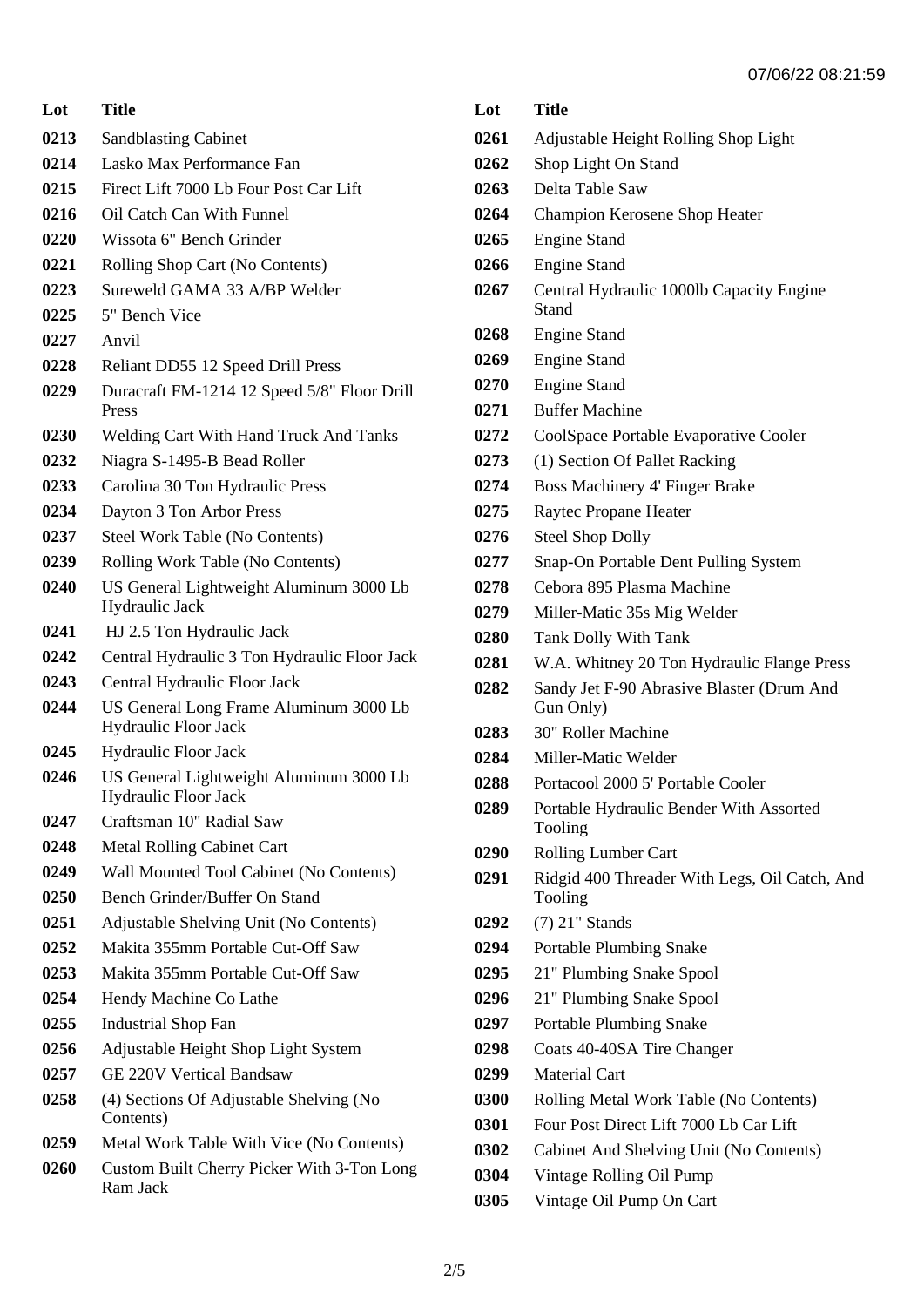| Lot  | <b>Title</b>                                                                |  |
|------|-----------------------------------------------------------------------------|--|
| 0306 | Vintage Secondary Containment Unit                                          |  |
| 0307 | Vintage Secondary Containment Unit                                          |  |
| 0308 | Vintage Boyle Daton Secondary Containment<br>Unit                           |  |
| 0309 | Vintage Secondary Containment Unit                                          |  |
| 0310 | Vintage Atlas Tires Model A-6A Tire Changer                                 |  |
| 0312 | Vintage Oil Can                                                             |  |
| 0313 | Vintage Volkswagen Beetle Hood                                              |  |
| 0314 | Vintage Oil Can                                                             |  |
| 0315 | Vintage Floor Jack                                                          |  |
| 0316 | Vintage Secondary Containment Unit                                          |  |
| 0317 | Vintage Secondary Containment Unit                                          |  |
| 0318 | Vintage Secondary Containment Unit                                          |  |
| 0319 | Vintage Texaco Fuel Pump                                                    |  |
| 0320 | Vintage Bennett Model 766 Fuel Pump                                         |  |
| 0321 | Vintage Secondary Containment Unit                                          |  |
| 0322 | Vintage Gas Boy Fuel Pump                                                   |  |
| 0323 | Vintage Farm Equipment Wheel                                                |  |
| 0324 | Vintage Ripper Attachment                                                   |  |
| 0325 | Vintage Farm Equipment                                                      |  |
| 0327 | Clark 3,500 Lb Capacity Propane Forklift                                    |  |
| 0328 | 40' Shipping Container                                                      |  |
| 0329 | 40' Shipping Container                                                      |  |
| 0331 | Adjustable Height Pipe Roller Stand                                         |  |
| 0332 | Contents Of Shelf: Assorted Lathe Tooling,<br>Drill Press Tooling, And More |  |
| 0335 | Cabinet And Shelving Unit (No Contents)                                     |  |
| 0400 | 7" High Speed Heavy Duty Sander                                             |  |
| 0401 | Porter Cable 567 6-3/4" Saw                                                 |  |
| 0402 | Skilsaw 7-1/4" Saw 77                                                       |  |
| 0403 | <b>Black And Decker Die Grinder</b>                                         |  |
| 0404 | Chain Pulley System                                                         |  |
| 0405 | Howton Industries Mighty Mite Bender                                        |  |
| 0406 | Milwaukee Heavy Duty Sawzall In Case                                        |  |
| 0407 | Makita JR3000V Reciprocating Saw In Case                                    |  |
| 0408 | 4-Ton Hydraulic Power Unit In Case                                          |  |
| 0409 | Ace Hydraulics 4-Ton Hydraulic Power Unit<br>Model 107B In Case             |  |
| 0410 | <b>Tool Box</b>                                                             |  |
| 0411 | Hoppy Headlamp Aim Service Tool In Case                                     |  |
| 0412 | Wooden Work Bench (No Contents)                                             |  |
| 0413 | <b>Metal Shop Dolly</b>                                                     |  |
| 0414 | <b>Oscillating Heater And Box Fan</b>                                       |  |
| 0415 | (2) 1500w Portable Heaters                                                  |  |

| Lot   | <b>Title</b>                                                     |
|-------|------------------------------------------------------------------|
| 0416  | Steel 1-1/2" Pipe Stand                                          |
| 0417  | I-Beam Trolley 7"                                                |
| 0418  | <b>AFTSM Plastic Shop Creeper</b>                                |
| 0419  | <b>Wooden Shop Creeper</b>                                       |
| 0420  | Folding Hot Rod Shop Creeper With Adjustable<br><b>Head Rest</b> |
| 0421  | Wooden Rollover Creeper                                          |
|       | 0421A Rolling Shop Stool                                         |
| 0422  | Roll-Rite Leader Shop Creeper                                    |
| 0423  | <b>Shop Creeper</b>                                              |
| 0424  | Shop Creeper                                                     |
| 0424A | Shop Creeper                                                     |
| 0425  | Vintage Cart                                                     |
|       | 0425A DumpTraac Cart                                             |
| 0426  | Lasko Ceramic Oscillating Heater                                 |
| 0427  | Vintage Chain Drive Big 4 Toy Tractor                            |
| 0428  | Vintage Toy Tractor                                              |
| 0429  | (2) Jack Stands                                                  |
| 0430  | <b>Bulk Lot: Vintage Signs</b>                                   |
| 0431  | Reddy Heater 100,00 BTU                                          |
| 0432  | Reddy Hearer 35,000 BTU                                          |
| 0433  | Reddy Heater 35,000 BTU                                          |
| 0434  | <b>Crate Of Assorted Chain</b>                                   |
| 0435  | <b>Steel Pipe Stand</b>                                          |
| 0436  | Haul Master 700lb Hand Truck                                     |
| 0437  | <b>Custom Standing Work Light</b>                                |
| 0438  | <b>Bishman Pneumatic Bumper Jack</b>                             |
| 0439  | Hot Rod Trailer With Fuel Tank And Electric<br>Fuel Pump         |
| 0440  | (2) Vintage Milk Cans                                            |
| 0441  | (2) Vintage Milk Cans                                            |
| 0442  | (2) Vintage Milk Cans                                            |
| 0443  | (2) Vintage Milk Cans                                            |
| 0444  | Greenlee Pipe/Conduit Bender                                     |
| 0445  | Victor Pattern Cutter With Patterns                              |
| 0446  | (14) Welding Helmets (For Parts)                                 |
| 0447  | (4) Assorted Jack Stands                                         |
| 0448  | (2) Jack Stands                                                  |
| 0449  | (2) Jack Stands                                                  |
| 0450  | (2) Jack Stands                                                  |
| 0451  | (2) Jack Stands                                                  |
| 0452  | 20 Ton Bottle Jack                                               |

(2) Bottle Jacks (6 Ton And 1-1/2 Ton)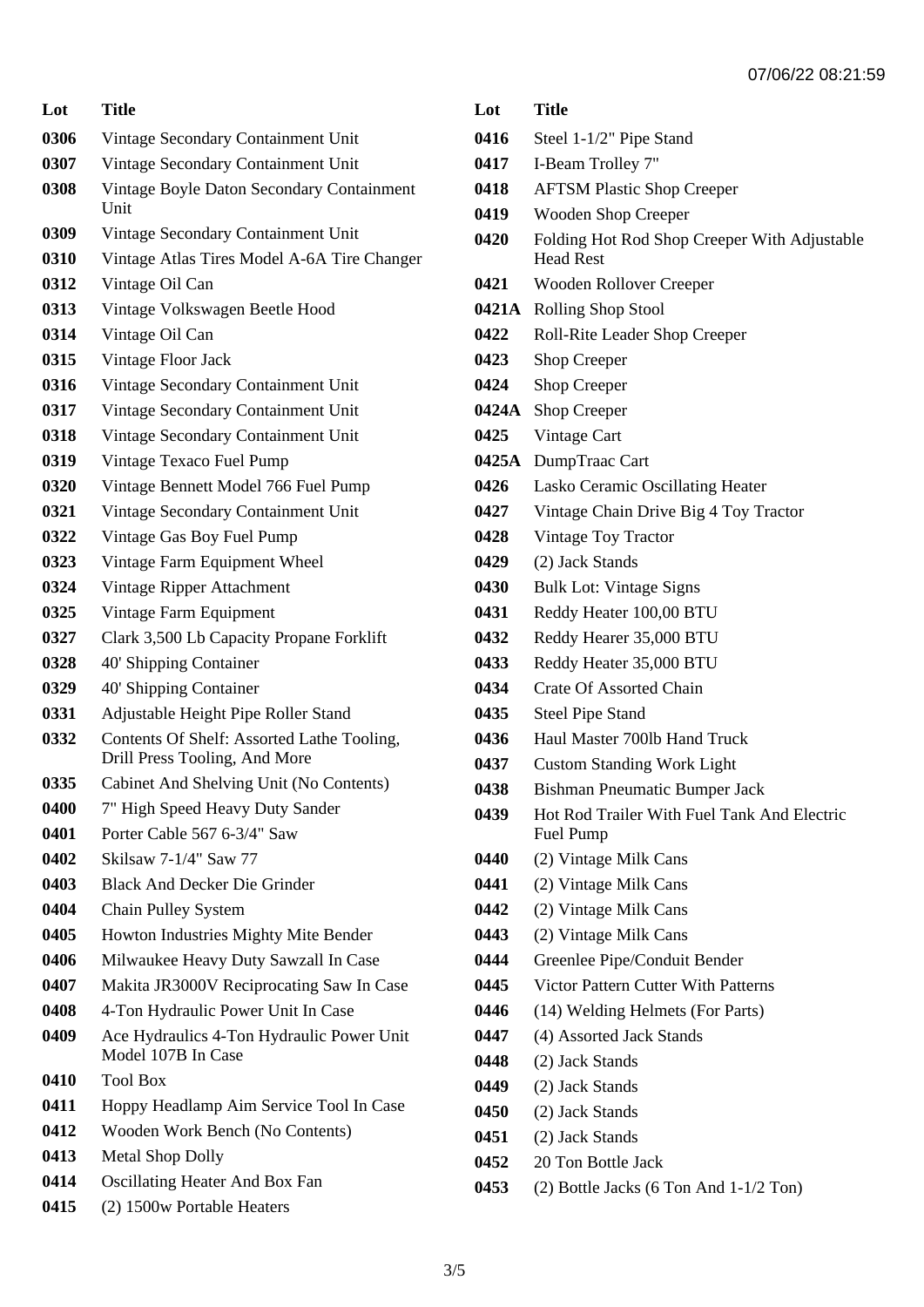#### **Lot Title**

- **0454** (2) Jack Stands
- **0455** (2) Jack Stands
- **0456** (2) Jack Stands
- **0457** (2) Jack Stands
- **0458** Jack Stand
- **0459** (12) Assorted Jack Stands
- **0460** (11) Assorted Jack Stands
- **0461** (2) Jack Stands
- **0462** (2) Rhino Ramps
- **0463** (2) Steel Ramps
- **0464** (2) Steel Ramps
- **0465** Hydraulic Floor Jack
- **0466** 2.5 Ton Hydraulic Floor Jack
- **0467** Hydraulic Floor Jack
- **0468** Hydraulic Floor Jack
- **0469** (3) Bottle Jacks
- **0470** Handy Junior Button Making Press With Buttons And Molds
- **0471** Puttsburgh Compact Bench Bender
- **0472** (2) Brake Bleeders
- **0473** (3) Pulleys
- **0474** (3) Pulleys

#### PAYMENT INFORMATION:

Payment Due: By 12:00pm (noon), Monday, August 1, 2022

Payments are not charged automatically unless enrolled in Autopay.

Buyers are fully responsible for paying their invoices. If the Buyer decides on another payment method after Autopay has already occurred, the credit card fee is non-refundable.

Penalty Fee: If payment is not received, buyers authorize West Auctions to charge a 15% penalty fee to their credit card based upon their total invoice high bid amount.

Buyer's Premium and Sales Tax: There is a 15% Buyer's Premium in effect for this auction. Locationbased sales tax will also be collected for this auction.

How to Pay Your Invoice: Credit cards online, cash/cashier's checks in our Woodland office (Monday-Friday), or wire/bank transfers. No personal/business checks. Payments are NOT accepted at pickup location.